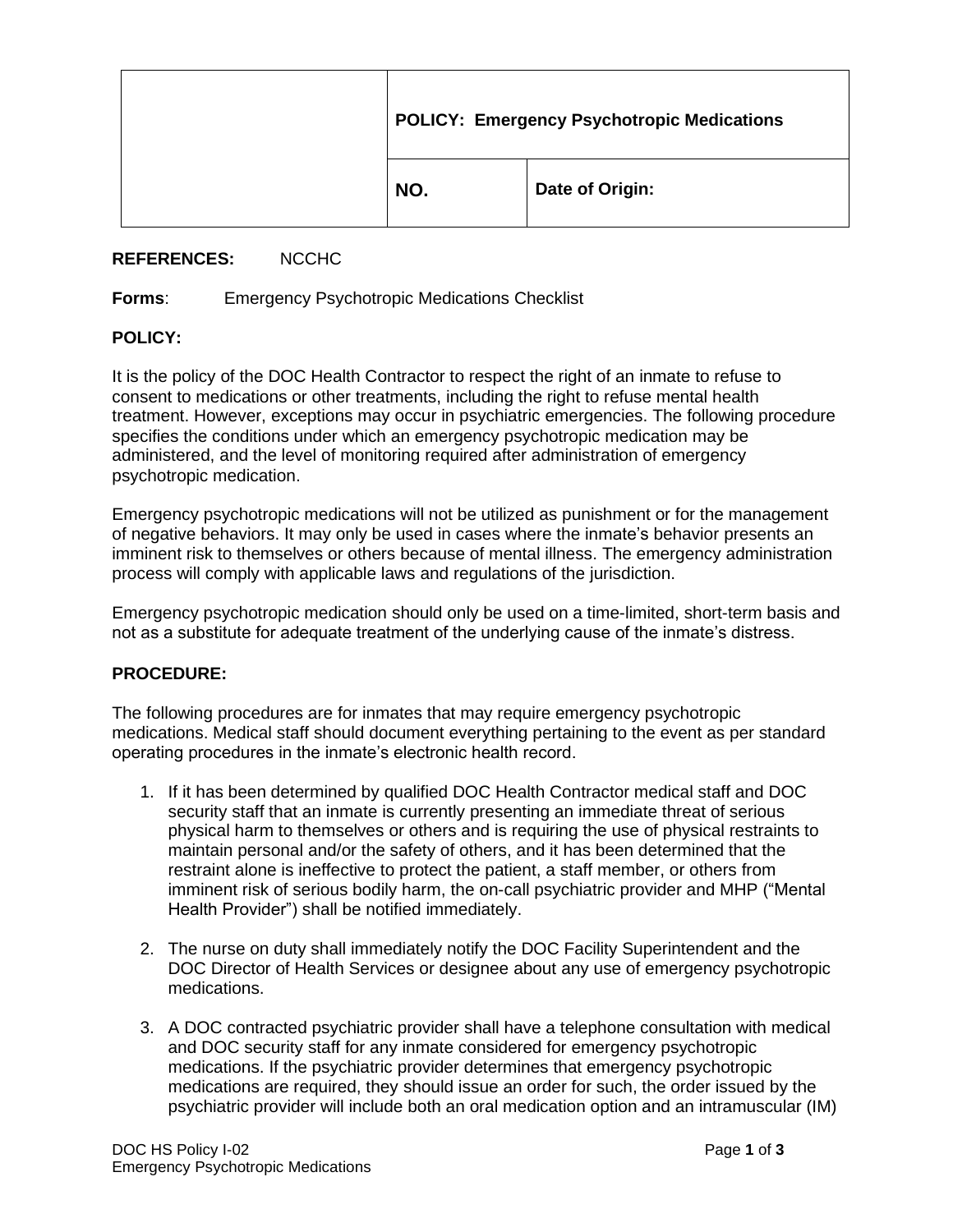option. Depot or extended release formulations of psychotropic medications will not be utilized for emergency medications. The order will be documented per usual operating procedure in the electronic health record upon receipt.

- 4. The oral medication option shall always be offered to the inmate first. If the inmate refuses the oral medication, the psychiatric provider will be consulted, and the psychiatric provider may order the IM for administration or consider other options.
- 5. Once the medication has been administered, the QHCP shall monitor the inmate for adverse side effects at least every 15 minutes if clinically indicated. Within one hour of the medication, and at least hourly thereafter, the QHCP monitoring the inmate's status shall provide an update to the on-call psychiatric provider, which may include information on:
	- 1) Vital signs
	- 2) Mental status exam
	- 3) The individual's physical and psychological status.
	- 4) The individual's behavior.
	- 5) Any complications; and
	- 6) Whether the individual is aware of what is required to be released from restraints.
- 6. The determination to release an inmate from restraints should be made by the QHCP monitoring the inmate's status and at the earliest possible time based on an individualized inmate assessment and re-evaluation, and in coordination with DOC security staff, nursing staff and psychiatric provider.
- 7. If the administration of an initial dose of emergency psychotropic medication does not result in the inmate being able to safely be released, a repeat dose may be clinically indicated. Should this additional treatment be insufficient , the following actions will be considered: continued use of restraints with frequent monitoring by the QHCP; further assessment by medical staff regarding emergency medication; further assessment by medical staff for potential psychiatric hospitalization; or consultation with DMH Care Management unit**.**
- 8. Within two hours of the administration of emergency medications, the nurse on duty will contact the DOC Director of Nursing with an update of the inmate's condition.
- 9. The psychiatric provider and MHP shall follow up with the inmate the next business day or as clinically indicated.
- 10. When the clinical determination has been made that the patient is safe enough to be released from restraints, medical staff shall collaborate with DOC security staff about decisions regarding facility placement and levels of observation. The rationale for watch and placement recommendations should be documented by medical staff in the inmate's electronic health record.
- 11. Inmates that have received involuntary emergency psychotropic medications shall be seen by an MHP the next time they are on site.
- 12. If not already enrolled, the inmate will be placed on the mental health caseload, and mental health staff will develop or update a treatment plan to provide any appropriate ongoing medication and behavioral treatment to address mental health needs as well as a schedule of clinically appropriate reviews of treatment, mental health checks and